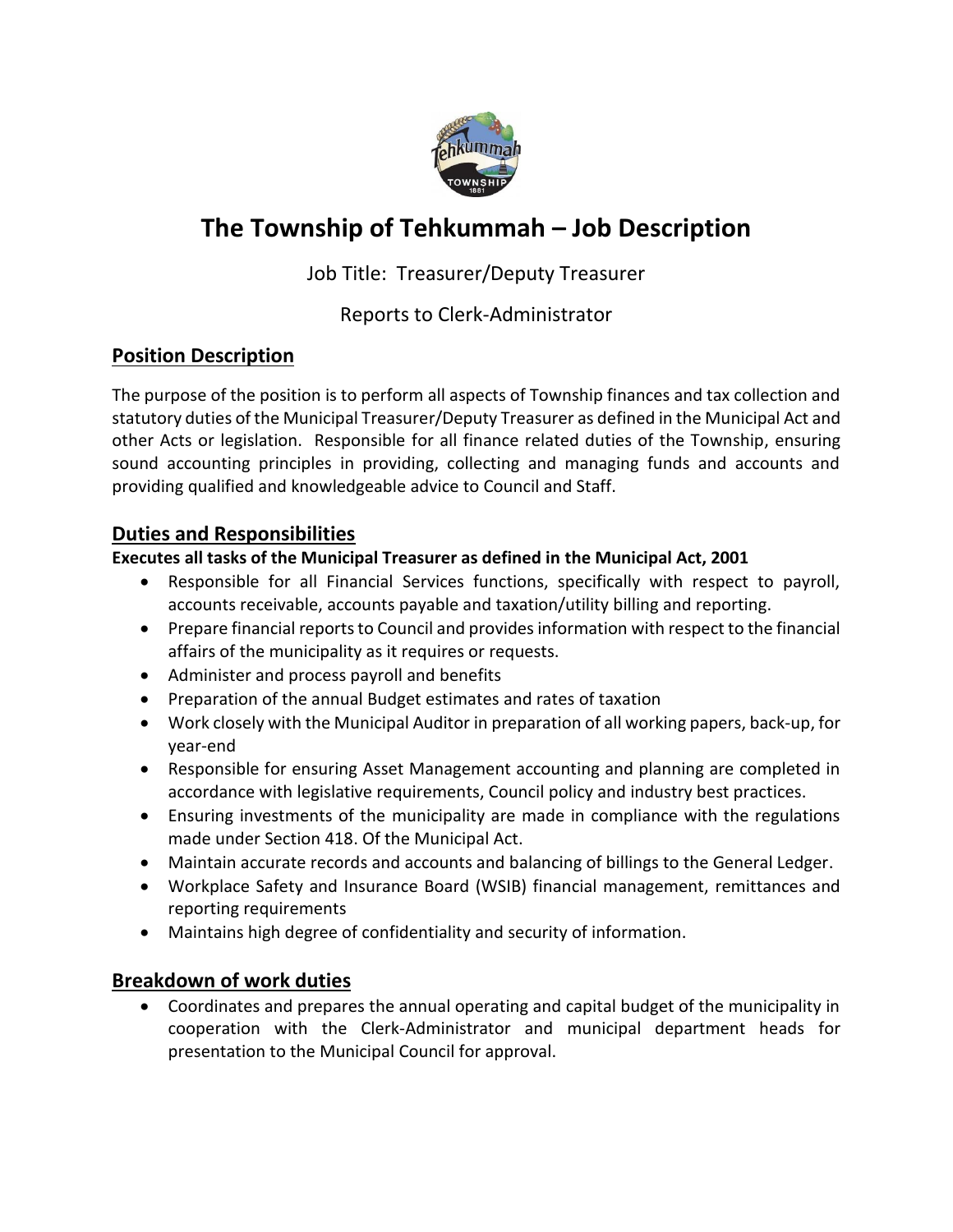- Ensures that budgetary controls are in place and reports to Council on a monthly basis outlining the current financial status. Provides Council with an analysis of budget to actual expenditures on a quarterly basis and explains any budget variances.
- Prepares Municipal financial, borrowing and debenture by-laws for Council approval.
- Completes the monthly bank reconciliations in accordance with the general ledger.
- Maintains cheque register and submits monthly report to Council.
- Completes month end and year end reconciliations.
- Prepare applications and on-going reporting for grants, subsidies and financial programs.
- Prepares working papers for annual audit and work with external Auditor to provide financing reporting documentation prior to annual audit and submission of the Financial Information Return (FIR) and financial statements to the Ministry of Municipal Affairs.
- Responsible for the operation of the financial components of the computer system.
- Responsible for the accurate recording of all monies received and disbursed, of assets and liabilities, revenues and expense and all other accounting and financial transactions of the Township in accordance with generally accepted accounting principles for municipalities.
- Monitors cash flow to ensure sufficient funds are available to meet Township's financial obligations. Report concerns and recommend corrective actions to the Clerk-Administrator.
- Ensures that the municipality meets all financial reporting obligations and reports are provided to the Clerk-Administrator and/or Council and publicly posted as required.
- Executes all decisions and policies of Council which are related to finances.
- Assists with annual insurance renewal.

## **Property Taxation**

- Overall responsibility for property tax function. Ensures that tax billing and collection procedures are carried out in accordance with legislative and procedural requirements.
- Maintain Online Property Tax Analysis (OPTA) for property tax files.
- Ensures that tax rates, special levies, payments-in-lieu and other similar apportionments are properly calculated and that property taxes are balanced prior to interim, final and supplementary tax billings as well as at year end.
- Input Education tax rates to the accounting program, collect on behalf of and submit the English Public and French Public amounts to the local district school board. Reconcile all education tax accounts quarterly and at year end.
- Monitor tax arrears and send notices as required regarding tax registration and tax sale procedures.
- Complete the property tax reconciliation on a regular basis.

## **Payroll**

- Ensures that it is completed in a timely and efficient manner, ensuring that established policies for deductions and benefits are being correctly applied.
- Responsible for maintaining staff vacation days, sick time, and accumulated overtime.